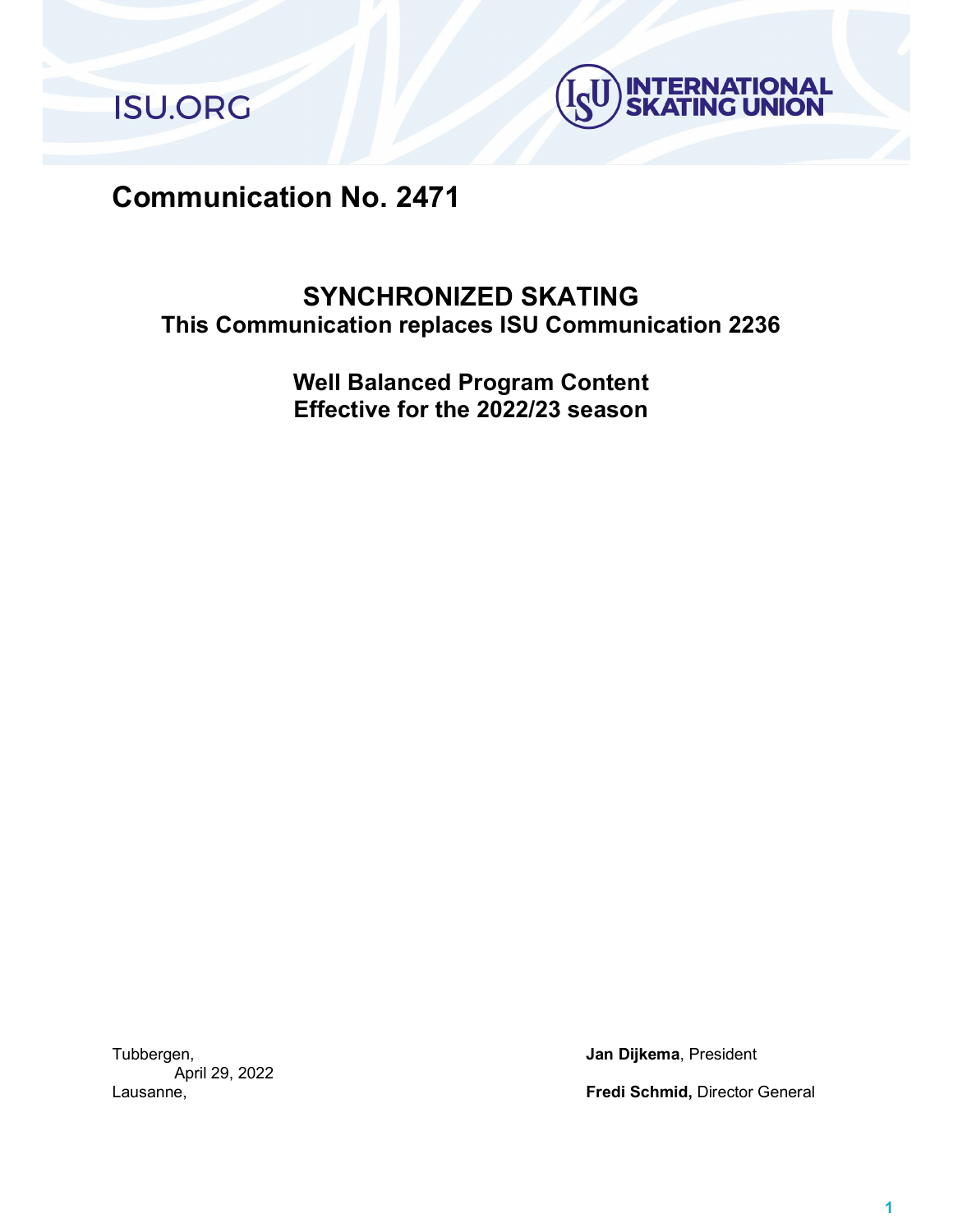# WELL BALANCED PROGRAM CONTENT 2022/23

NOTE: The Base Value of the Elements will be the same for those Elements listed as "choice of one Element from"

# SENIOR ELITE 12 SHORT PROGRAM (PENDING CONGRESS DECISIONS)

#### MUST INCLUDE THE FOLLOWING FIVE REQUIRED ELEMENTS:

- 1 **Intersection Element** 
	- Angled Intersection is required
	- Additional Feature (Point of Intersection (pi)) is required
- 2 Move Element
	- Only one type of fm is permitted
	- The same fm is required to be executed by the entire Team
	- Different feet are permitted
- 3 | No Hold Element
	- Step Sequence, Additional Feature, is required
	- Step Sequence, Additional Feature, ONLY will be counted
	- Maximum NHEB will be called (Features are not required)
- 4 Pivoting Element Line
	- Pivoting must be executed in two parallel lines
- 5 Traveling Element
	- Wheel only is permitted
	- 3 spoke is required
	- Feature; Two different Element Shapes is not permitted

#### SENIOR ELITE 12 FREE SKATING (PENDING CONGRESS DECISIONS)

#### MUST INCLUDE THE FOLLOWING TEN REQUIRED ELEMENTS:

- 1 Creative Element Group Lift
- 2 Group Lift Element
- 3 Intersection Element
	- Angled or Whip Intersections are not permitted as a choice for either Intersection **Elements**
	- Additional Feature (Point of Intersection (pi)) is optional
- 4 Move Element
	- Maximum of two different types of fms are permitted
- 5 No Hold Element
	- Features are required
	- Features ONLY will be counted
	- Maximum sB will be called (Additional Feature is not required)
- 6 Pair Element
- 7 Rotating Element Circle
- 8 Synchronized Spin Element
- 9 Twizzle Element

#### PLUS a Choice of one of the following Artistic Elements listed in number 10

10 Choice of

Artistic Element – Block or Artistic Element – Circle or Artistic Element – Line or Artistic Element – Wheel

NOTE: The No Hold Element and Twizzle Element may not be executed one after the other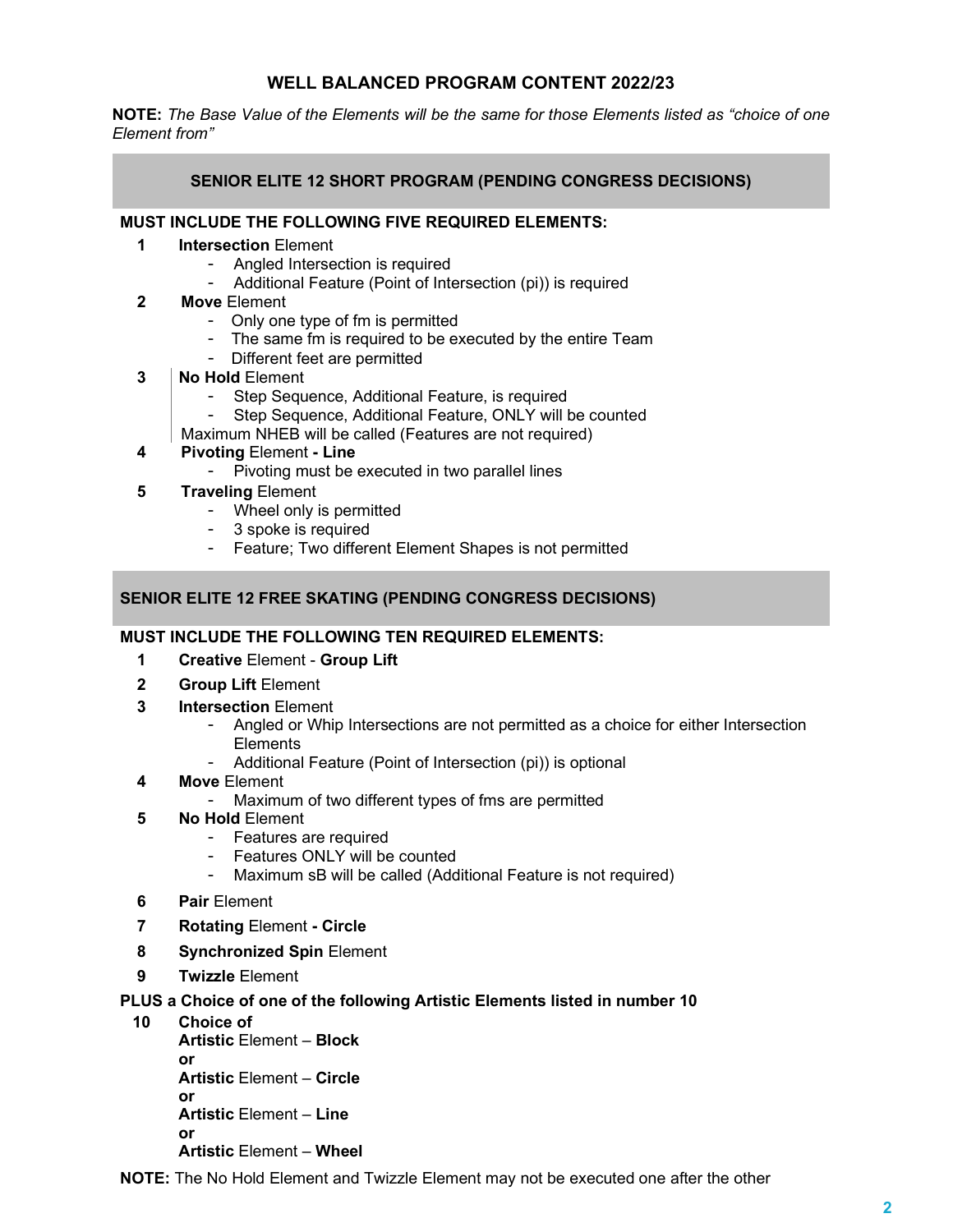#### SENIOR SHORT PROGRAM

#### MUST INCLUDE THE FOLLOWING FIVE REQUIRED ELEMENTS:

- 1 Intersection Flement
	- Whip Intersection is required
	- Additional Feature (Point of Intersection (pi)) is required
- 2 Move Element
	- Only one type of fm is permitted
	- The same fm is required to be executed by the entire Team
	- Different feet are permitted
- 3 No Hold Element
	- Step Sequence, Additional Feature, is required
	- Step Sequence, Additional Feature, ONLY will be counted
	- Maximum NHEB will be called (Features are not required)
- 4 Twizzle Element

#### PLUS a Choice of one of the following Artistic Elements listed in number 5

5 Choice of Artistic Element – Circle or Artistic Element – Wheel

NOTE: The No Hold Element and Twizzle Element may not be executed one after the other

#### SENIOR FREE SKATING

#### MUST INCLUDE THE FOLLOWING TEN REQUIRED ELEMENTS:

- 1 Creative Element Group Lift
- 2 Group Lift Element
- 3 & 4 Two Different Intersection Elements
	- Whip Intersection is not permitted as a choice for either Intersection Elements
	- Additional Feature (Point of Intersection (pi)) is optional
	- 5 Move Element
		- Maximum of two different types of fms are permitted
	- 6 No Hold Element
		- Features are required
		- Features ONLY will be counted
		- Maximum sB will be called (Additional Feature is not required)
	- 7 Pair Element
	- 8 Pivoting Element Block
	- 9 Synchronized Spin Element

#### PLUS a Choice of one of the following Artistic or Mixed Elements listed in number 10

10 Choice of Artistic Element – Block or Artistic Element – Circle or Artistic Element – Line or Artistic Element – Wheel or Mixed Element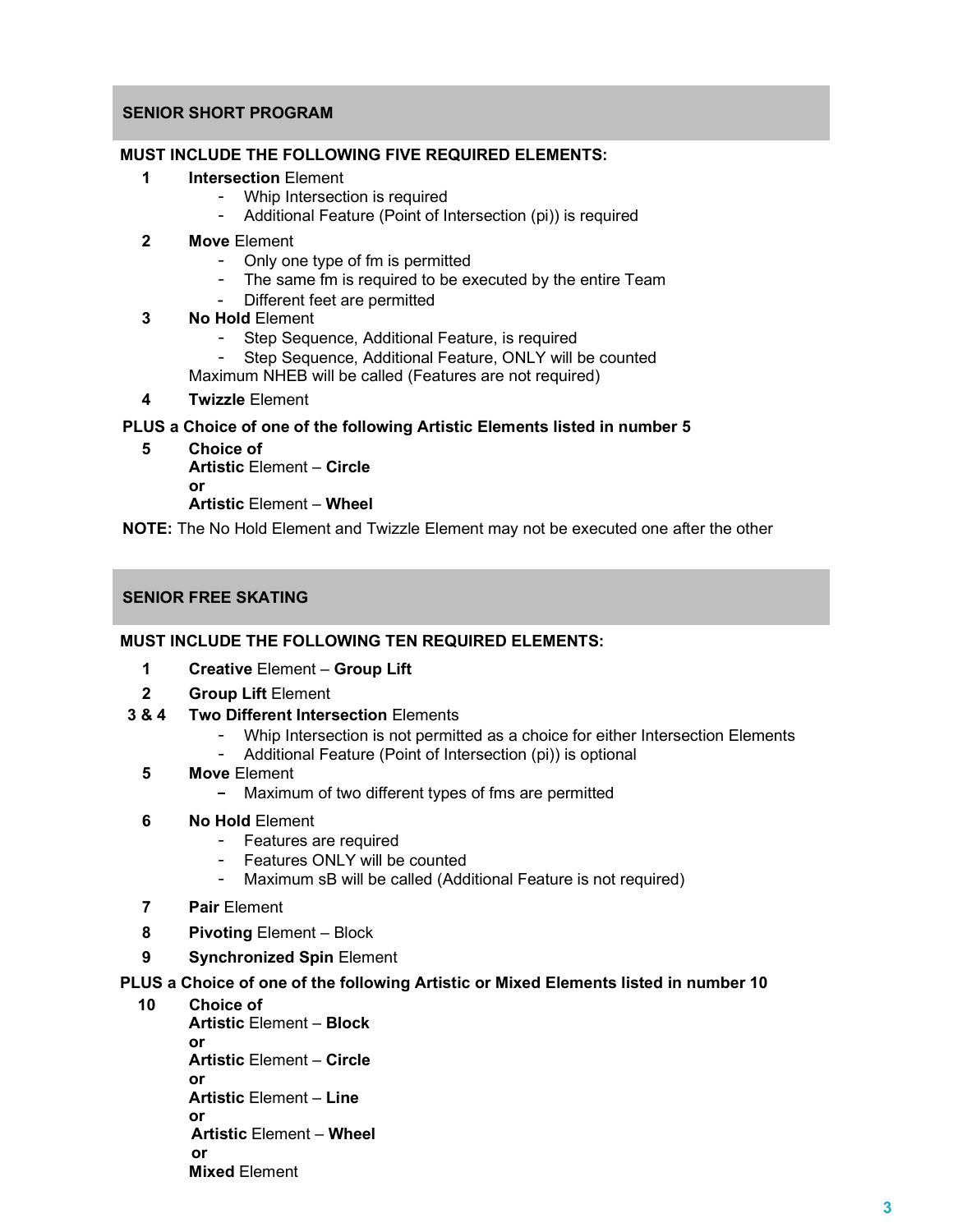# JUNIOR SHORT PROGRAM

#### MUST INCLUDE THE FOLLOWING FIVE REQUIRED ELEMENTS:

- 1 **Intersection Element** 
	- Triangle Intersection
	- Additional Feature (Point of Intersection (pi)) is required
- 2 Move Element
	- Only one type of fm is permitted
	- The same fm is required to be executed by the entire Team
	- different feet are permitted
- 3 No Hold Element
	- Features are required
	- Features ONLY will be counted
	- Maximum sB will be called
- 4 Pivoting Element Block
	- Pivoting must be executed in three lines
- 5 Twizzle Element

NOTE: The No Hold Element and Twizzle Element may not be executed one after the other

# JUNIOR FREE SKATING

# MUST INCLUDE THE FOLLOWING EIGHT REQUIRED ELEMENTS:

- 1 **Creative Element Lift**
- 2 & 3 Two Different Intersection Elements
	- Triangle Intersection is not permitted as a choice for either Intersection **Elements**
	- Additional Feature (Point of Intersection (pi)) is optional
	- 4 Linear Element Line
	- 5 No Hold Element
		- Step Sequence, Additional Feature, is required
		- Step Sequence, Additional Feature, ONLY will be counted
		- Maximum NHEB will be called (Features are not required)
	- 6 Synchronized Spin Element
	- **7** Traveling Element

# PLUS a Choice of one of the following Move or Pair Elements listed in number 8

- 8 Move Element
	- Maximum of two different types of fm are permitted
	- or
	- Pair Element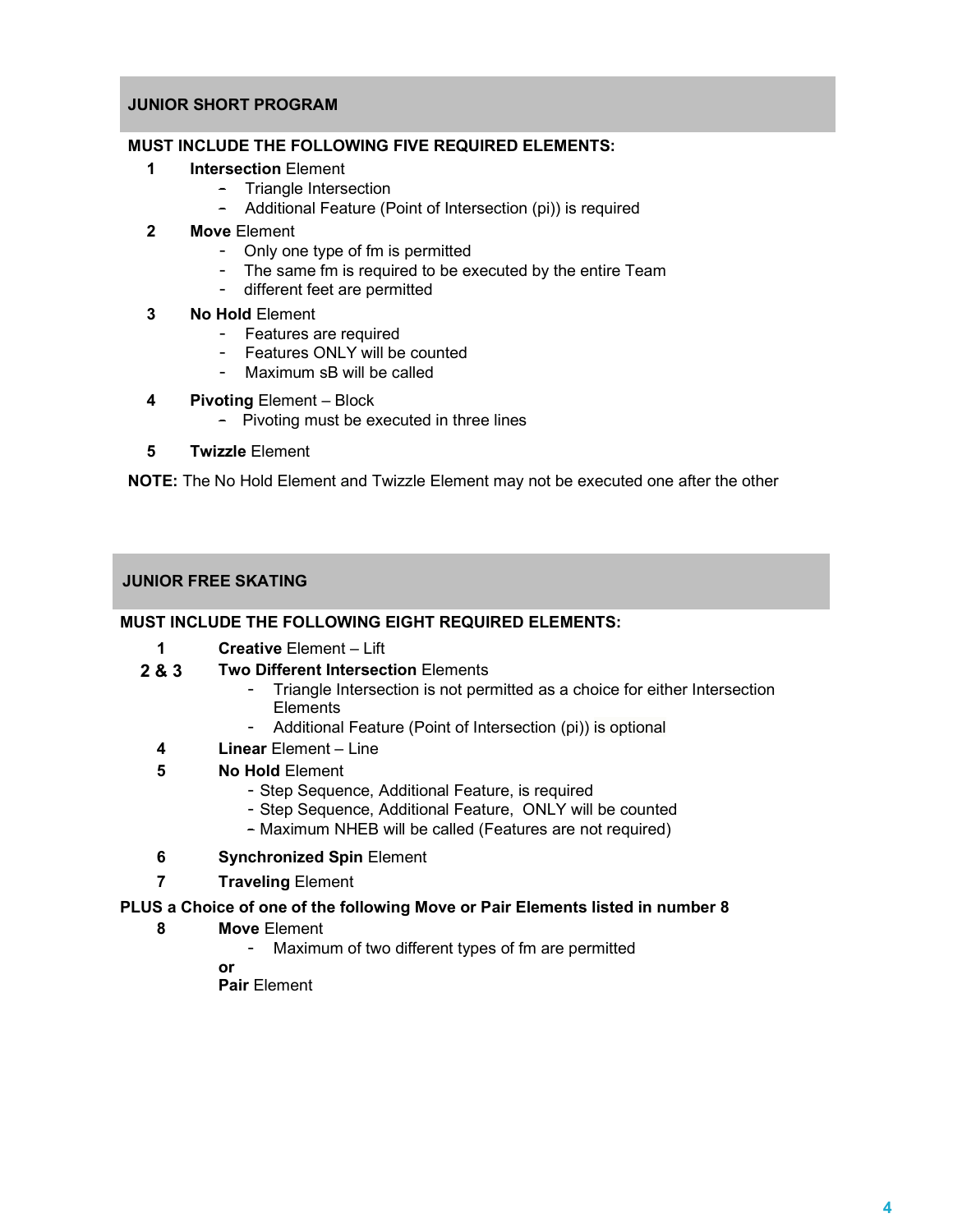#### ADVANCED NOVICE FREE SKATING

# MUST INCLUDE THE FOLLOWING SIX REQUIRED ELEMENTS:

#### 1 Intersection Element

- Additional Feature (Point of Intersection (pi)) is optional
- 2 Move Element
	- Maximum of two different types of fms are permitted
- 3 No Hold Element
	- There must be at least one Twizzle included within the Element
	- Additional Feature (Step Sequence) is optional
- 4 Synchronized Spin Element
- 5 Travelling Element

# PLUS a Choice of one of the following Artistic Elements listed in number 6

6 Artistic Element – Block or Artistic Element – Circle or Artistic Element – Line or Artistic Element - Wheel

# BASIC NOVICE FREE SKATING

#### MUST INCLUDE THE FOLLOWING SIX REQUIRED ELEMENTS:

- 1 Artistic Element Circle
- 2 Intersection Element
	- Additional Feature (Point of Intersection (pi)) is optional
- 3 Linear Element Line
- 4 Move Element
	- Maximum of two different types of fms are permitted
- 5 Pivoting Element Block
- **6** Traveling Element